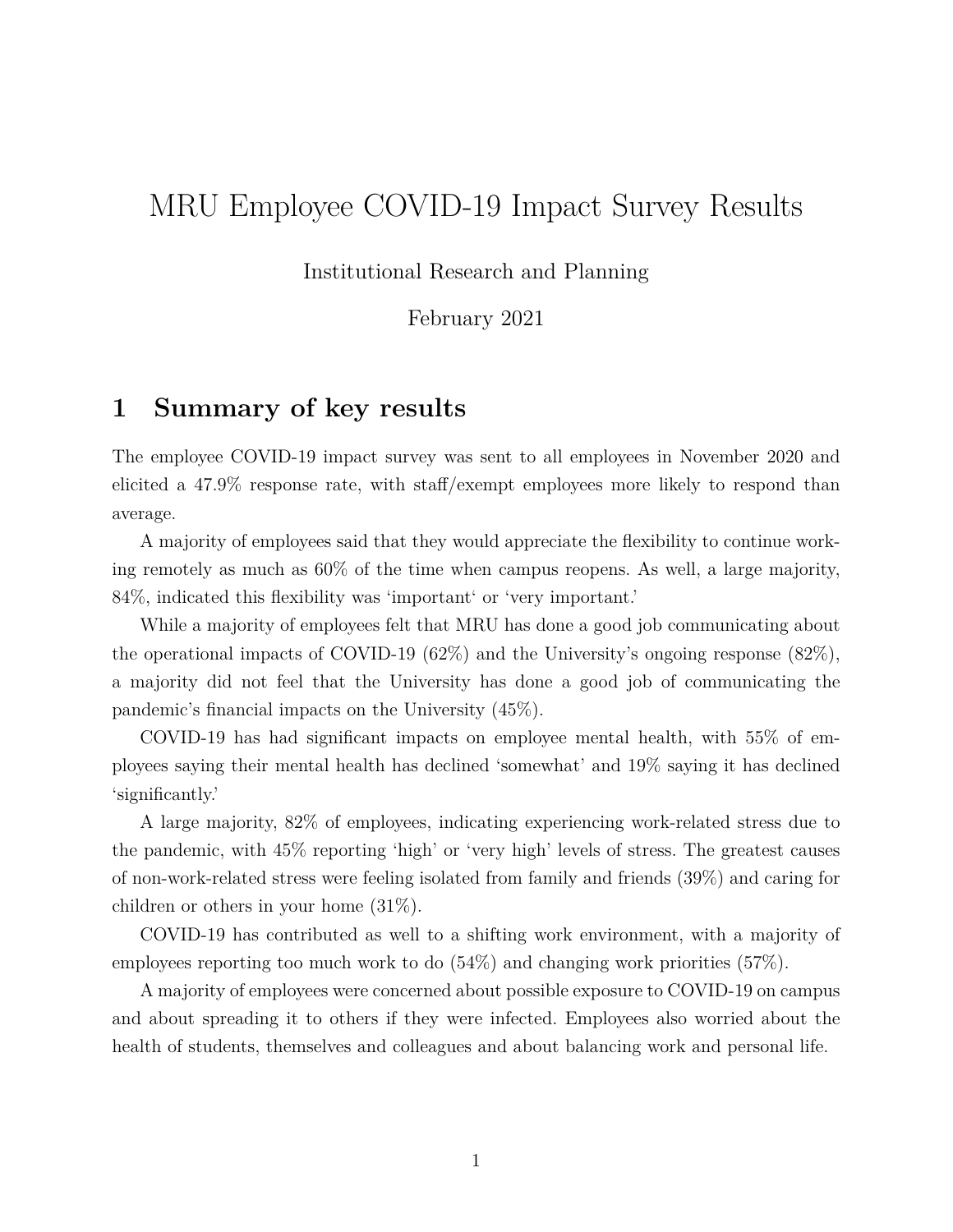### **2 Methodology and survey responders**

The Employee COVID Impact Survey was sent to 1,948 MRU employees on Friday, November 13, 2020. A reminder email was sent to those who had not yet responded on Wednesday, November 18, 2020. The survey closed for entry at 11:59pm on Friday, November 20, 2020. A total of 933 employees responded to at least one question, a response rate of 47.9%. The margin of error is therefore *±*2.3%, 19 times out of 20.

Demographic and employment variables were collected using a combination of administrative Banner data and survey responses. The data points provided exclusively from banner are employment category (e.g., staff, faculty, etc), age, number of years at MRU and division (e.g., Academic Affairs, Finance and Administration). As well, data from card scanners on campus was merged into the data file, as a measure of frequency of visits to campus.

Gender was included from Banner, and collected on the survey as well, using a broader set of categories. If a response was not provided to the survey question, then Banner data was used; if a response was provided to the survey question, even if it differed from Banner, the survey response was used.

|                                    | Responded       | No Response     | Combined         | Test Statistic                             |
|------------------------------------|-----------------|-----------------|------------------|--------------------------------------------|
|                                    | $N = 933$       | $N = 1015$      | $N = 1948$       |                                            |
| $Role: \text{Staff}/\text{Exempt}$ | 47\%<br>(436)   | 22%<br>(220)    | $34\%$<br>(656)  | $\chi^2$ =276.93, P<0.001 <sup>1</sup>     |
| Faculty                            | $39\%$<br>(360) | 41\%<br>(414)   | 40\%<br>(774)    |                                            |
| Management                         | $7\%$<br>(63)   | $2\%$<br>(24)   | $4\%$<br>(87)    |                                            |
| Credit-Free                        | $4\%$<br>(34)   | $12\%$<br>(126) | 8%<br>(160)      |                                            |
| Casual                             | $4\%$<br>(40)   | $23\%$<br>(231) | $14\%$<br>(271)  |                                            |
| Age                                | 38.0 47.0 55.0  | 31.0 43.0 53.5  | 35.0 45.0 55.0   | $F_{1,1946} = 35.38, P < 0.001^2$          |
| YearsAtMRU                         | 3915            | 2 6 13          | 2 7 14           | $F_{1,1946} = 37.14, P < 0.001^2$          |
| Banner Gender: F                   | 67%<br>(622)    | 58%<br>(585)    | $62\%$<br>(1207) | $\chi_2^2$ =17.1, P<0.001 <sup>1</sup>     |
| M                                  | $33\%$<br>(308) | $42\%$<br>(424) | $38\%$<br>(732)  |                                            |
| N                                  | $0\%$<br>3)     | $1\%$<br>6)     | $0\%$<br>-9)     |                                            |
| Division: AA                       | 77%<br>(720)    | 89\%<br>(900)   | 83\%<br>(1620)   | $\chi_3^2$ =46.48, P<0.001 <sup>1</sup>    |
| FA                                 | 17\%<br>(159)   | $9\%$<br>(88)   | 13\%<br>(247)    |                                            |
| Pres                               | $2\%$<br>16)    | $1\%$<br>(6)    | $1\%$<br>(22)    |                                            |
| UA                                 | $4\%$<br>38)    | $2\%$<br>(21)   | $3\%$<br>(59)    |                                            |
| $\#$ of Card Swipes                | 1 8 36          | 0215            | $0\;4\;26$       | $F_{1,1946}$ =113.86, P<0.001 <sup>2</sup> |

| Table 1: Demographic and Employment Variables (Banner Population) |  |  |
|-------------------------------------------------------------------|--|--|
|-------------------------------------------------------------------|--|--|

There were statistically significant differences between responders (i.e., the sample) and non-responders (i.e., the population) on all of the key demographic and employment variables. Full demographic and employment category information, comparing responders and non-responders is shown in Table 1. The difference by employment category was driven primarily by staff/exempt, who were more likely to respond, and casual and credit-free, who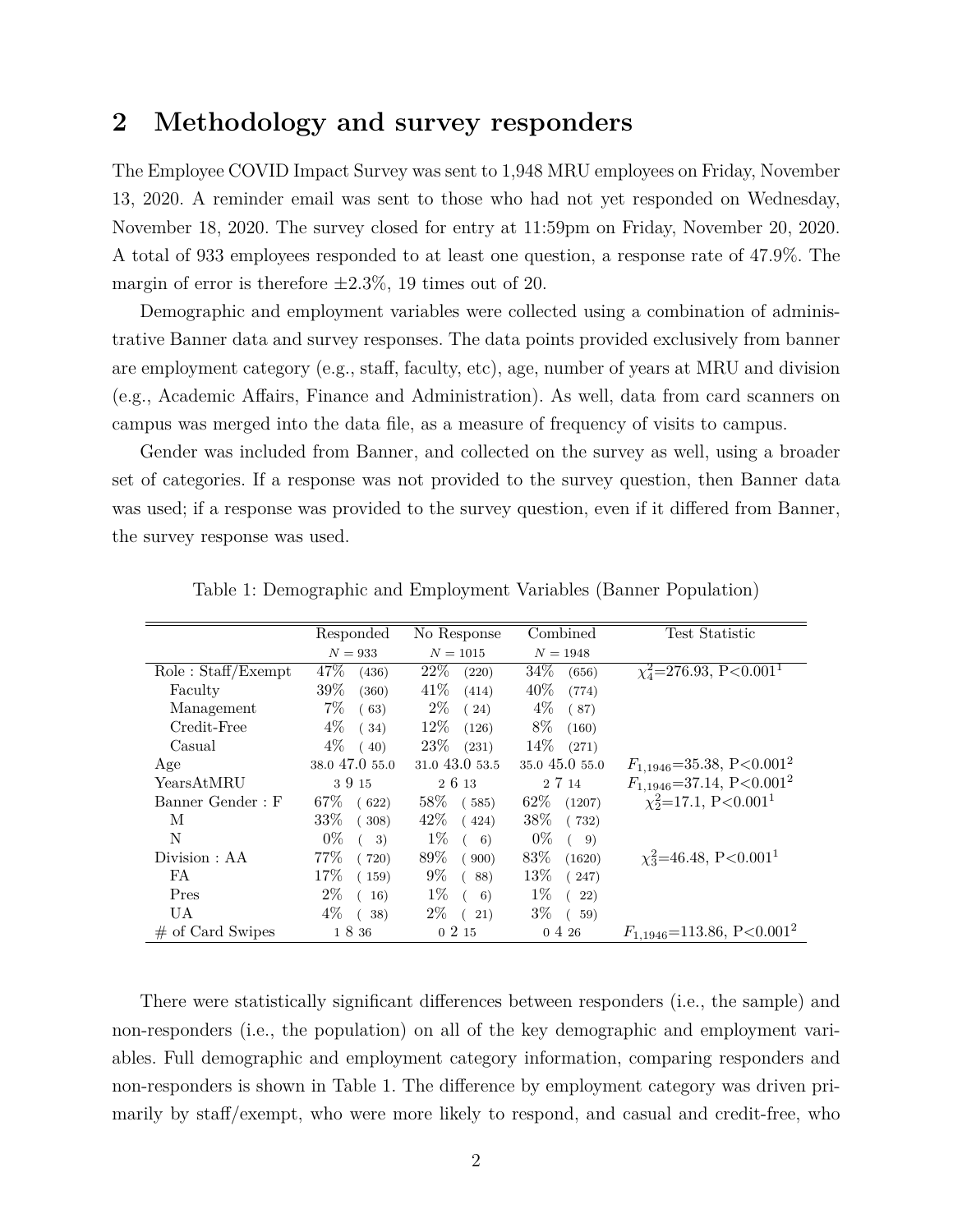were less likely to respond. Responders were also significantly older (mean age 47 vs 43) and have worked at MRU for longer (median years 9 vs 6). Female-identified employees were significantly more likely to respond,<sup>1</sup> as were those who work in the Division of Finance and Administration. Responders have also been on campus more than non-responders, as measured by card-swipe data (median number of swipes 8 vs 2). While there are statistically significant differences between the sample and the population, it is unclear whether this has an impact on the representativeness of the survey results, as they connection between demographic factors and survey responses is uncertain. It is, as well, theoretically possible that survey response is a proxy for employee engagement.

A number of demographic variables were collected only in the survey and are not available from any other administrative data set: detailed gender identity, sexual orientation, first language spoken at home, self-identified disability status, Indigenous status, and visible minority status. These demographics are presented in Table 2.

Table 2: Demographic Variables (Survey Responses)

|                                  | N   |        |              |
|----------------------------------|-----|--------|--------------|
| Gender: Woman                    | 920 | 67%    | (612)        |
| Sexuality: LGBQ2S+               | 714 |        | $14\%$ (101) |
| First Language Not English : Yes | 848 | $19\%$ | (161)        |
| Disability : Yes                 | 789 |        | $7\%$ (56)   |
| Indigenous : Yes                 | 804 | $3\%$  | (23)         |
| Visible Minority: Yes            | 778 | $15\%$ | (113)        |

Throughout the survey report, overall frequencies and means are first presented, followed by highlighting of statistically significant<sup>2</sup> differences by demographic and employment variables, where present.

# **3 MRU's response to COVID-19**

Employees were asked a number of questions as to their perception of MRU's response to the COVID-19 pandemic.<sup>3</sup> Generally speaking, across most questions, employees are satisfied

<sup>&</sup>lt;sup>1</sup>This comparison was done using self-reported gender in Banner; in the remainder of the survey, selfreported gender from the survey was used instead.

<sup>2</sup>For the purposes of this report, statistically significant is defined as *p <* 0*.*01. Binary variables were compared using a t-test; variables with multiple categories were compared using an ANOVA, with Tukey's HSD as a post-hoc test; for continuous variables, Pearson's *r* was calculated.

<sup>3</sup>From this point forward, all results are reported only from those who answered at least one question; non-responders were excluded.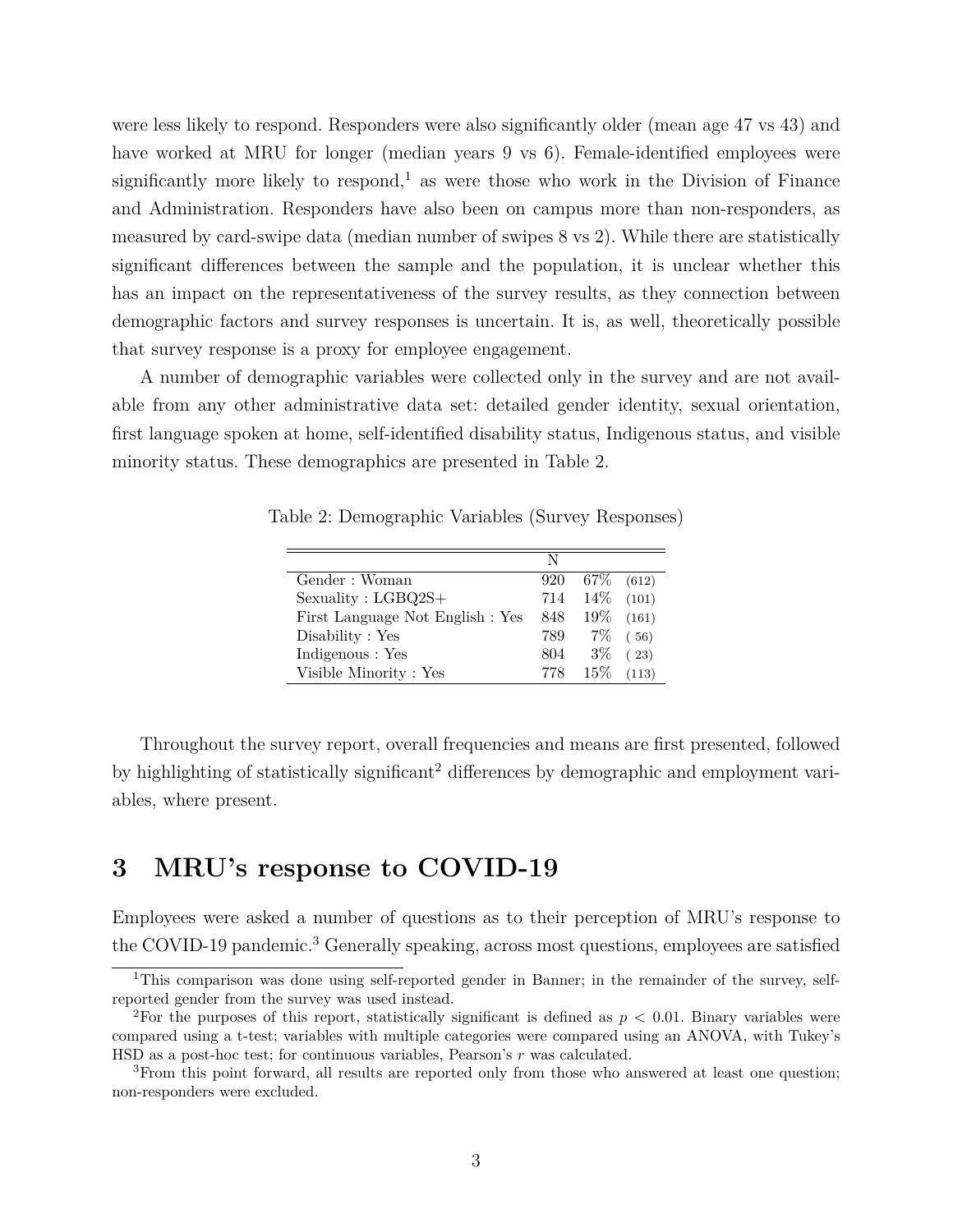with MRU's response to the pandemic (see Figure 1).<sup>4</sup> Employees feel most positively about the measures MRU has taken to protect its employees (84% satisfied) and about receiving timely communication (82% agreement). Only on one question, "I receive clear communication about how the pandemic will impact MRU financially," were a majority of employees not in agreement (45% agreement).



Figure 1: Employee perceptions MRU's response (with means)

Results were largely consistent across demographic and employment variables, with a few exceptions. When asked if they were "satisfied with the measures MRU has taken to protect pandemic," male-identified employees (mean=4.07), younger employees ( $r = 0.09$ ), those whose first language is not English (mean=4.04), visible minorities (mean=4.00), and those who have been on campus more  $(r = -0.15)$  were less positive, yet still predominantly positive. Age was also positively correlated with belief in "effective and timely decisions"  $(r = 0.12)$  "clear communication about ongoing response"  $(r = 0.12)$ , "clear communication about operational impacts"  $(r = 0.12)$ , and "timely communication about ongoing response"  $(r = 0.13).$ 

<sup>&</sup>lt;sup>4</sup>Means are computed using the scale "strongly agree" = 5 and "strongly disagree" = 1.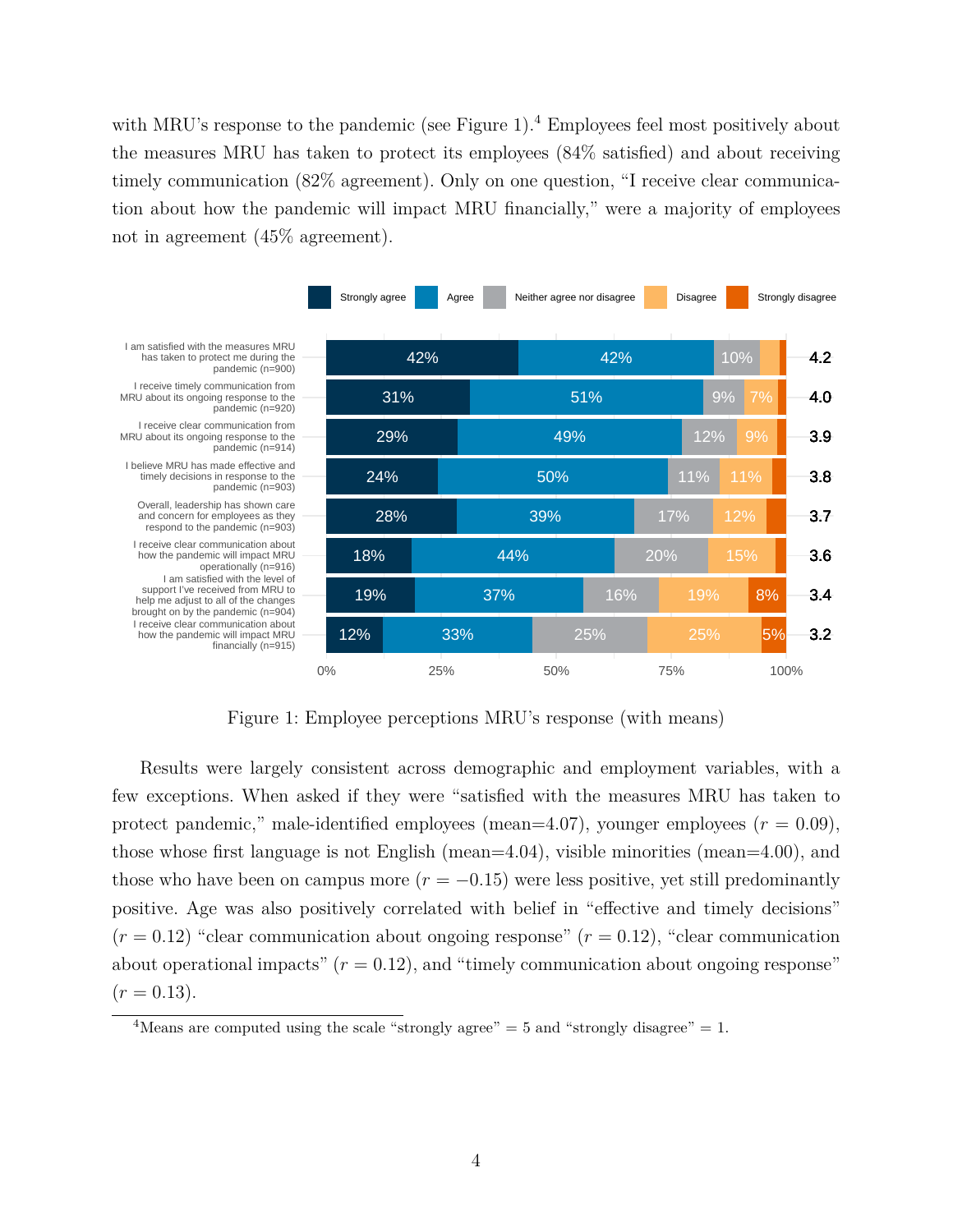# **4 Work at MRU during the pandemic**

#### **4.1 Work situation**

Employees were asked about their current work situation  $(n=897)$ ; a significant majority (63%) responded that they are "working remotely", followed by "remotely, but occasionally on campus" (19%), "on campus" (11%), and "remotely, but regularly on campus" (7%). Employees in Finance and Administration were significantly more likely to be working on campus; employees in Academic Affairs were significantly more likely to be working remotely  $(\chi^2 \, p<0.001)$ . Staff/exempt and casuals were significantly more likely to be working on campus; faculty were significantly more likely to be working remotely; management were significantly more likely to be remote, but occasionally or regularly going to campus  $(\chi^2)$ *p*<0.001).

A majority of employees (63%) agreed that they had the materials and equipment necessary to do their jobs. There was no significant difference by division  $(\chi^2 \, p > 0.01)$ . There was a significant difference by employment category, with staff/exempt more likely to agree and faculty more likely to disagree  $(\chi^2 p<0.001)$ .

#### **4.2 Work perceptions**

Employees were asked seven questions how often they had experienced a number of workrelated perceptions since MRU started responding to the pandemic (see Figure 2).<sup>5</sup> A majority had experienced having too much work to do (54% very often or often) or changing work priorities due to COVID-19 (57% very often or often). A large majority had not experienced having not enough work to do  $(88\%$  almost never or never).

Responses to these questions were largely consistent across demographic and employment categories, with a few noteworthy exceptions. LGBQ2s+-identified employees were more likely to have experienced "having limited involvement in decision making about your work" (mean=3.2). Those whose first language was not English were less likely to have experience "not having enough work to do" (mean=1.4). Those identifying as having a disability were more likely to experience "having too much work to do" (mean=4.1).

Experience of these work-related perceptions varied significantly by employment category: management were more likely to experience "changing work priorities" (mean=4.1); faculty were more likely to experience having "unclear performance expectations" (mean=3.0); faculty (mean=4.2) and management (mean=4.0) were more likely to experience "having too much work to do"; casual (mean=2.4) and credit-free (mean=1.8) employees were more

<sup>&</sup>lt;sup>5</sup>Means are computed using the scale "very often"  $=$  5 and "never"  $=$  1.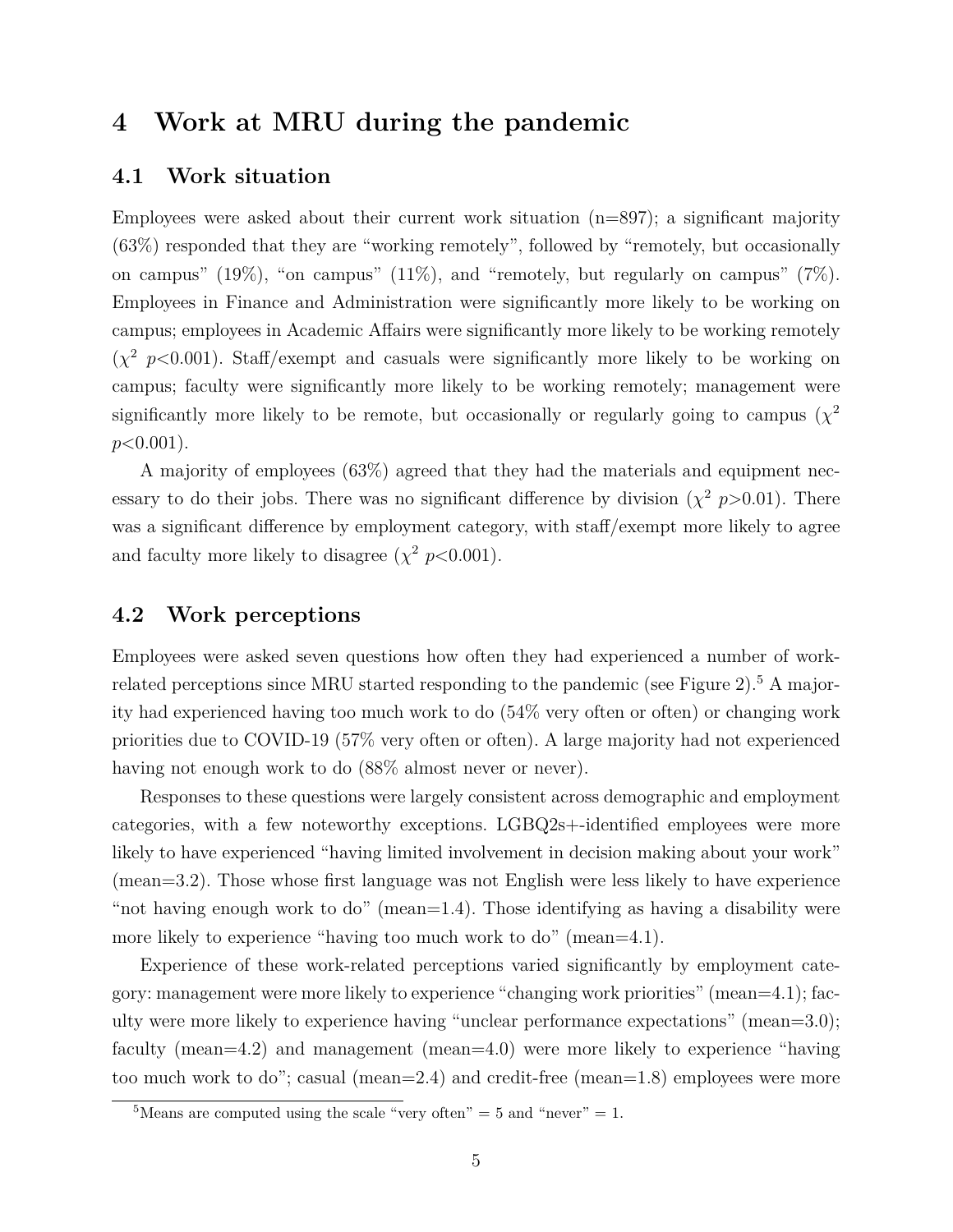

Figure 2: Employee work-related perceptions (with means)

likely to experience "not having enough work to do." Faculty (mean=3.6) and management (mean=3.8) were more likely to experience "feeling pressure to meet deadlines." Faculty (mean=3.3) were more likely to experience "having limited involvement in decision making about your work" (mean=3.2) and less likely to experience "feeling like you were on top of things" (mean= $2.8$ ).

Responses were largely consistent by division, with two exceptions: employees in Academic Affairs were more likely to report having "unclear performance expectations" (mean=2.7) and to experience "having too much work to do" (mean=3.8).

#### **4.3 Work safety**

Employees who reported currently working "on campus" or "regularly on campus"  $(n=161)$ were asked "Given your current knowledge about the COVID-19 situation, how safe would you feel if more employees start returning to work on campus," with most (60%) saying they would feel "pretty" or "very" safe  $(n=142)$ . There were no significant differences by division or employment category.

Conversely, employees who reported working remotely or only "occasionally" going to campus (n=763) were asked "Given your current knowledge about the COVID-19 situation, how comfortable would you feel returning to work on campus," with a sizable majority (78%) saying they are "not at all" or "not very" comfortable (n=701). There were no significant differences by division. There were, however, significant differences by employment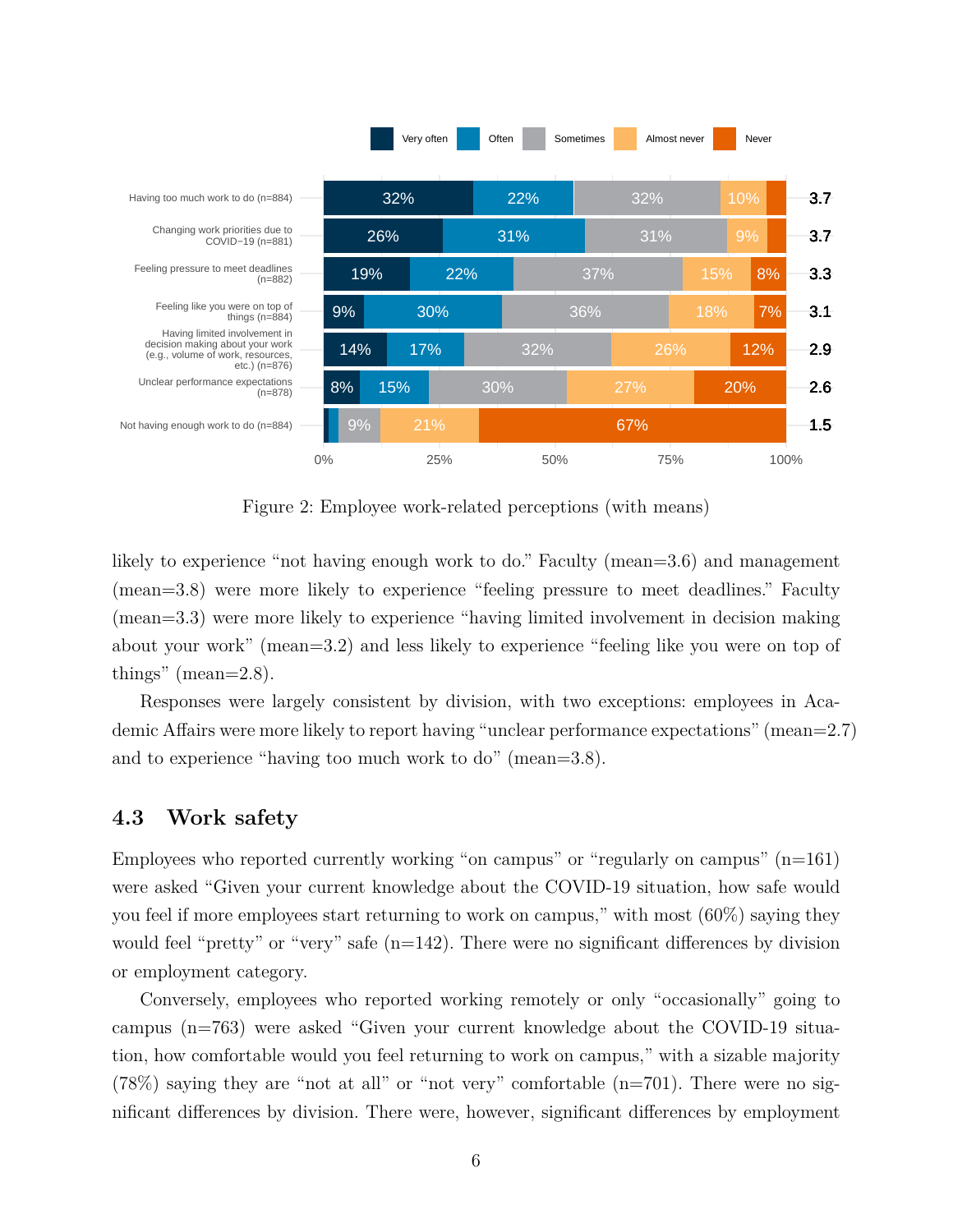category, with credit-free (mean=2.4) and casual employees (mean=2.4) more likely to feel comfortable, compared to a group mean of 1.8, where "very comfortable" is 4 and "not at all comfortable" is 1.

### **4.4 Work concern**

Employees were asked nine questions as to their level of concern with a number of workrelated COVID-19 issues (see Figure 3). A large majority of employees reported concern about on campus exposure, with 85% "very concerned" or "concerned" about "being exposed … on campus and spreading it to family or friends", 82% "very concerned" or "concerned" about "being exposed … by students" and 78% "very concerned" or "concerned" about "people on campus not following safety measures. Sizable majorities reported fear of being exposed by colleagues (71%) and potentially spreading to others on campus (60%). Responses were roughly neutral about "being available to care for others in or outside of your home" and "the overall effectiveness of safety measures on campus." While a majority of employees did not answer the question about "organizing childcare," for those that did  $(n=344)$ , it was not a significant concern, with  $61\%$  reporting little to no concern. There was very little concern with exposure while commuting, with 76% reporting little to no concern.



Figure 3: Employee work-related concerns (with means)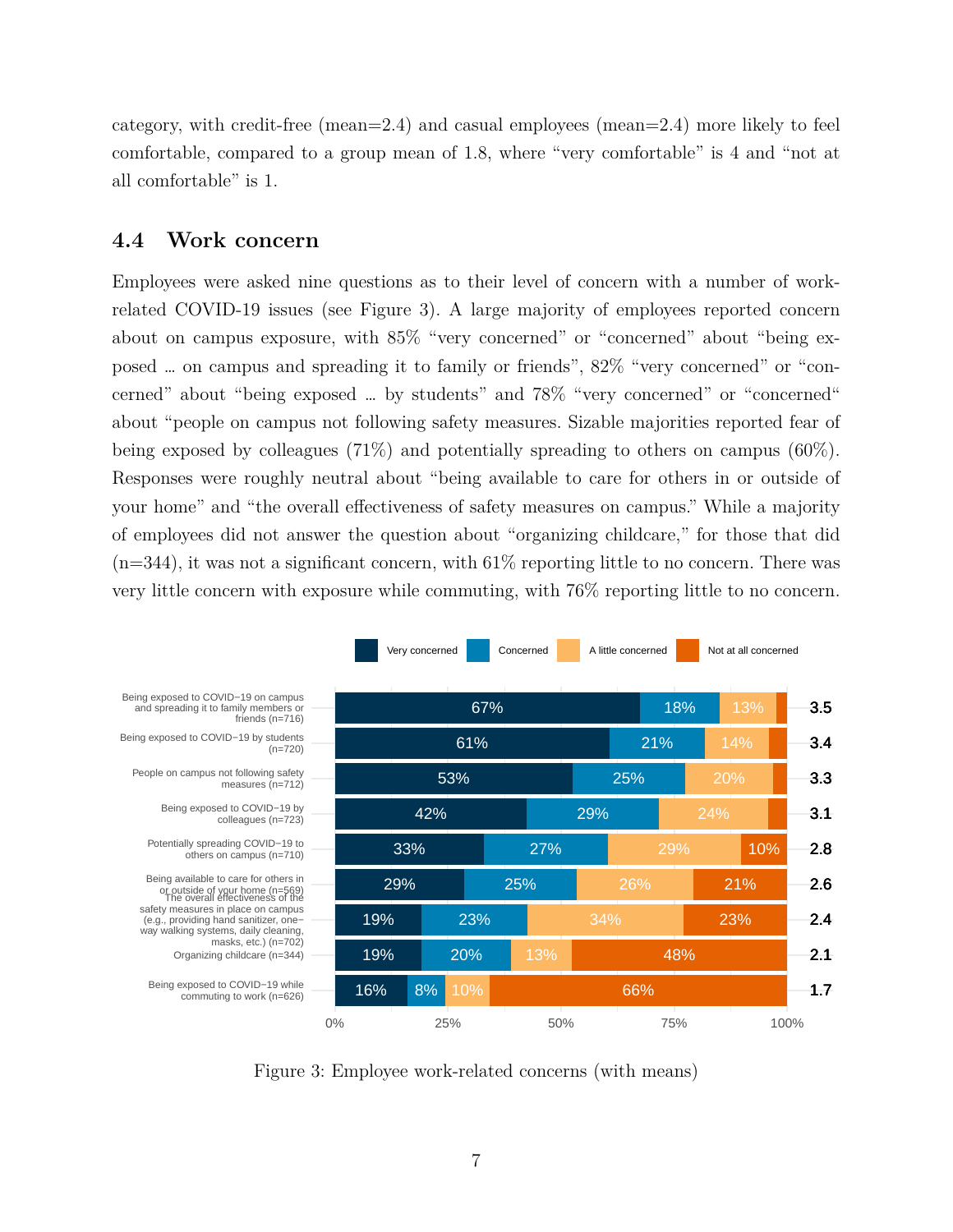Responses were fairly homogeneous across demographic and employment variables, with a few exceptions. Those whose first language was not English were statistically more concerned about "people on campus not following safety measures" (mean=3.47) and "being exposed to COVID-19 while commuting to work" (mean=2.04). Those with disabilities were more concerned about "the overall effectiveness of safety measures on campus" (mean=2.80) and "people on campus not following safety measures" (mean=3.56). Visible minorities were more concerned about "people on campus not following safety measures" (mean=3.46), "being available to care for others in or outside the home" (mean=2.90), "Potentially spreading COVID-19 to others on campus" (mean=3.09) and "Being exposed to COVID-19 while commuting to work" (mean=2.19). Younger employees were more concerned about organizing childcare  $(r = -0.26)$ .

Employees in Academic Affairs were statistically more concerned about "being exposed … by students" (mean=3.43) and employees in Finance and Administration were more concerned about "the overall effectiveness of safety measures on campus" (mean=2.56). Staff/Exempt were more concerned with being exposed by colleagues (mean=3.22), and staff/exempt and faculty were more concerned with being exposed by students (staff mean=3.40; faculty mean=3.49), being exposed on campus and spreading it to family or friends (staff mean=3.58; faculty mean=3.51) and with being available to care for others in or outside the home (staff mean=2.62; faculty mean=2.73).

Those employees who have been to campus more as measured by swipe card data are statistically less likely to be concerned with being exposed by colleagues  $(r = -0.115)$ , overall effectiveness of safety measures on campus  $(r = -0.134)$  and with potentially spreading to others on campus  $(r = -0.104)$ .

#### **4.5 Continuing remote work**

Finally, employees were asked two questions about the amount they would prefer to continue to work at home, and how important that is to them. Asked "when you are able to return to campus full time, about what percentage of the time would you prefer to continue to work remotely?" a majority responded 60% or more of the time, with a mean value of 55.8% (n=722). Those who had worked longer at MRU were statistically less likely to prefer to work remotely  $(r = -0.114)$ , as were those who have been on campus more as measured using swipe card data  $(r = -0.134)$ .

Asked how important "the flexibility to work remotely", the vast majority (84%) said it was "important" or "very important" (mean=3.38, where "not at all important"  $= 1$  and "very important" = 4, n=723). This flexibility was statistically more important for employees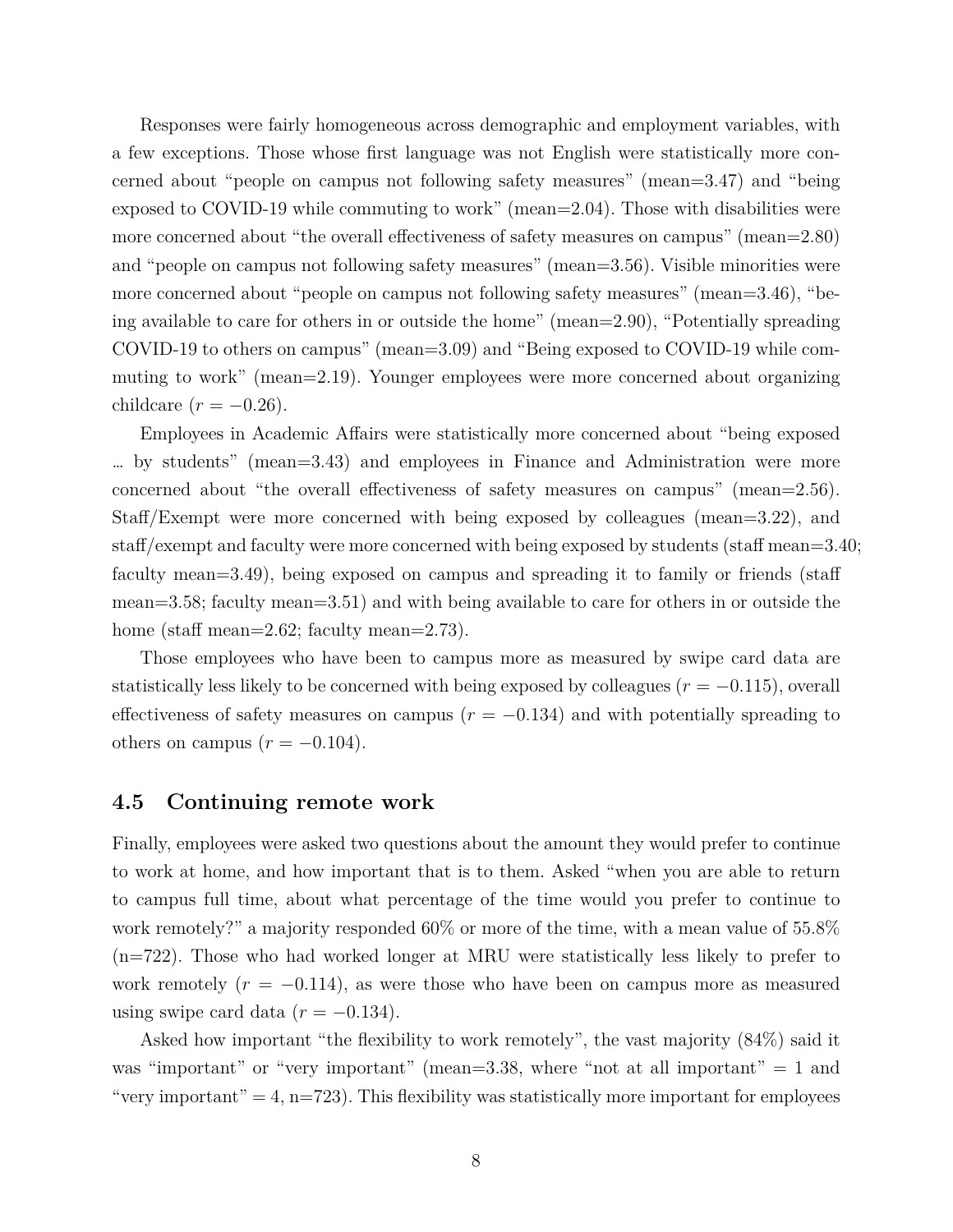in Finance and Administration (mean=3.63) and University Advancement (mean=3.57), and more important to staff/exempt (mean=3.53). It was statistically less important to those who had been at MRU longer  $(r = -0.101)$ .

## **5 Employee wellbeing**

#### **5.1 Stress and mental health**

In the final section of the survey, employees were asked 17 questions related to health and well-being. Asked about their work-related stress, a plurality of employees (37%) indicated that it was "moderate" with 28% indicating it was "high" and 17% saying "very high" (mean=3.41, n=871). Higher levels of work-related stress were reported by employees with disabilities (mean=3.78), faculty (mean=3.68) and management (mean=3.73).

Most employees  $(60\%$ , mean=3.60, where 'strongly agree' = 5 and 'strongly disagree' = 1) agreed that MRU "encourages employees to get mental health related help if they need it" and that MRU "shares useful resources and information on mental health" (61%, mean  $= 3.58$ ) (see Figure 4). Women were significantly more likely agree that useful resources were shared (mean=3.66); employees whose first language was not English were less likely to agree that MRU shares useful resources (mean=3.39) or that it encourage employees to seek help when needed (mean=3.42). Faculty were also less likely to agree with both questions (sharing of resources mean=3.31; encouragement to seek help mean=3.26).



Figure 4: Encouragement to get mental health help and sharing of mental health resources (with means)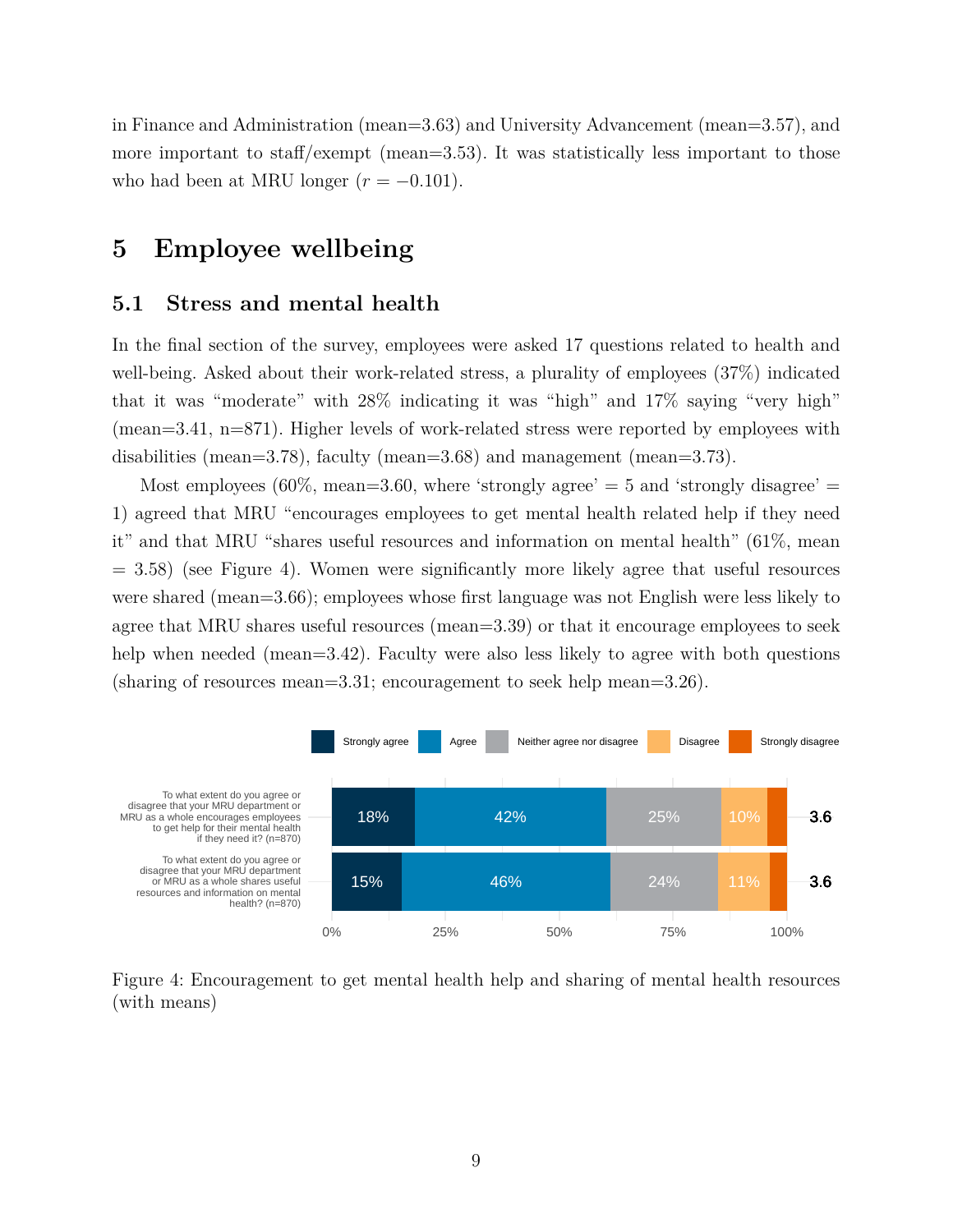#### **5.2 Worry about work**

Employees were asked seven questions about how much they worried about several different work-related aspects, on a scale of 1=Never to 5=Very Often (see Figure 5). Across all seven questions, 90% had worried at some point about the various questions. A majority (58%) worried about the health and well-being of students and their own health (56%). A majority likewise worried about the health and well-being of colleagues (53%), but less intensely, with fewer responding "very often." 50% of respondents worried about balancing work and personal life. A majority did not worry very often or often about losing connection with colleagues  $(41\%)$ , doing your job effectively  $(41\%)$  and losing your job  $(40\%).$ 



Figure 5: Employee work-related concerns (with means)

There were a handful of statistically significant differences by demographic and employment variables. Women were more likely to worry about the health and well-being of students (mean=3.73). Those with disabilities were more likely to worry about balancing work and personal life (mean=3.87) and their own health and well-being (mean=3.94). Those who have been present more on campus, as evidenced by swipe card data, were less likely to worry about doing their job effectively  $(r = -0.114)$ , losing connection with colleagues (*r* = *−*0*.*092), balancing work and personal life (*r* = *−*0*.*119), and the health and well-being of students  $(r = -0.114)$ .

Employees in Academic Affairs were less likely to worry about losing their job (mean=3.11) and more likely to worry about the health and well-being of students (mean=3.83). Employees in Finance and Administration were less likely to worry about doing their job effectively (mean=2.73), about losing their connection with colleagues (mean=2.97), and balancing work and personal life (mean=3.03).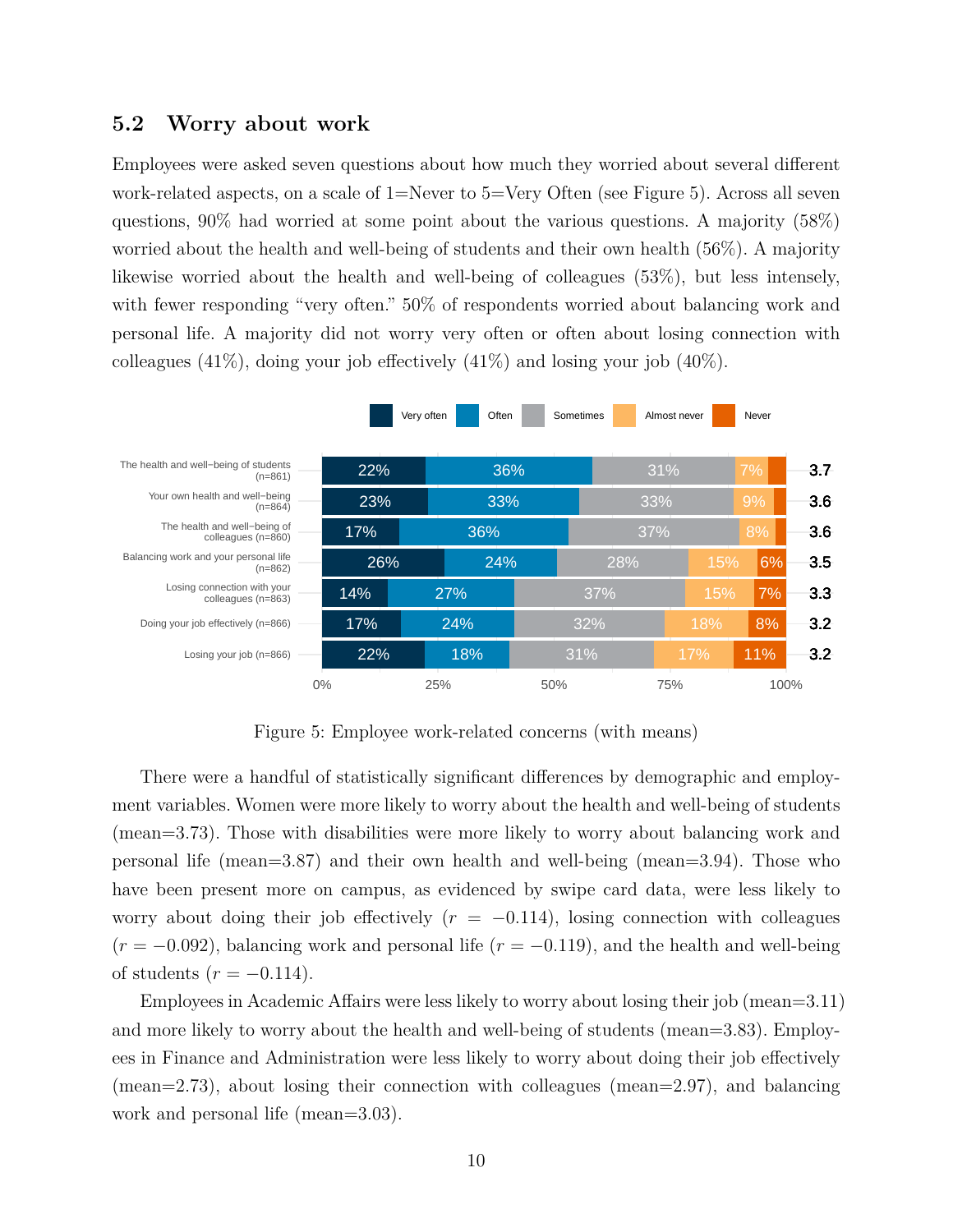#### **5.3 Causes of stress**

Asked about seven different potential causes of stress, employees generally did not indicate that all categories did not cause stress to a 'very large' or a 'large' extent (see Figure 6). The largest causes of stress were being isolated from family and friends (39% 'very large' or 'large' extent, mean=3.1, where  $5 =$  'very large' and  $1 =$  'not at all') and caring for children or others in your home (31%, mean=2.6). The vast majority, 72%, were not worried about feeling pressure to come to campus (mean=1.5), and a majority, 52%, were not worried about being restricted from working on campus (mean=1.8).



Figure 6: Causes of stress (with means)

Looking at statistically significant differences by demographic and employment variables, there were several differences. LGBQ2s+ individuals were more likely to feel stress about being isolated from family and friends (mean=3.37); female-identified employees were more likely to feel stress about learning to use new tech or communications platforms (mean=2.63) and being isolated from family and friends (mean=3.18). Individuals whose first language was not English were more likely to feel stress from feeling pressure to come to campus (mean=1.82). Visible minorities were more likely to feel stress from feeling pressure to come to campus (mean=2.00) and from caring for others outside of your home (mean=2.68). Older employees were more likely to feel stress about learning to use new tech or communications platforms  $(r = 0.249)$  and from caring for others outside of your home  $(r = 0.108)$ , but less about feeling pressure to come to campus  $(r = -0.144)$ .

Employees in Academic Affairs were more likely to feel stress about learning to use new tech or communications platforms (mean=2.71) and from being restricted from returning to work on campus (mean=1.91) and less from feeling pressure to come to campus